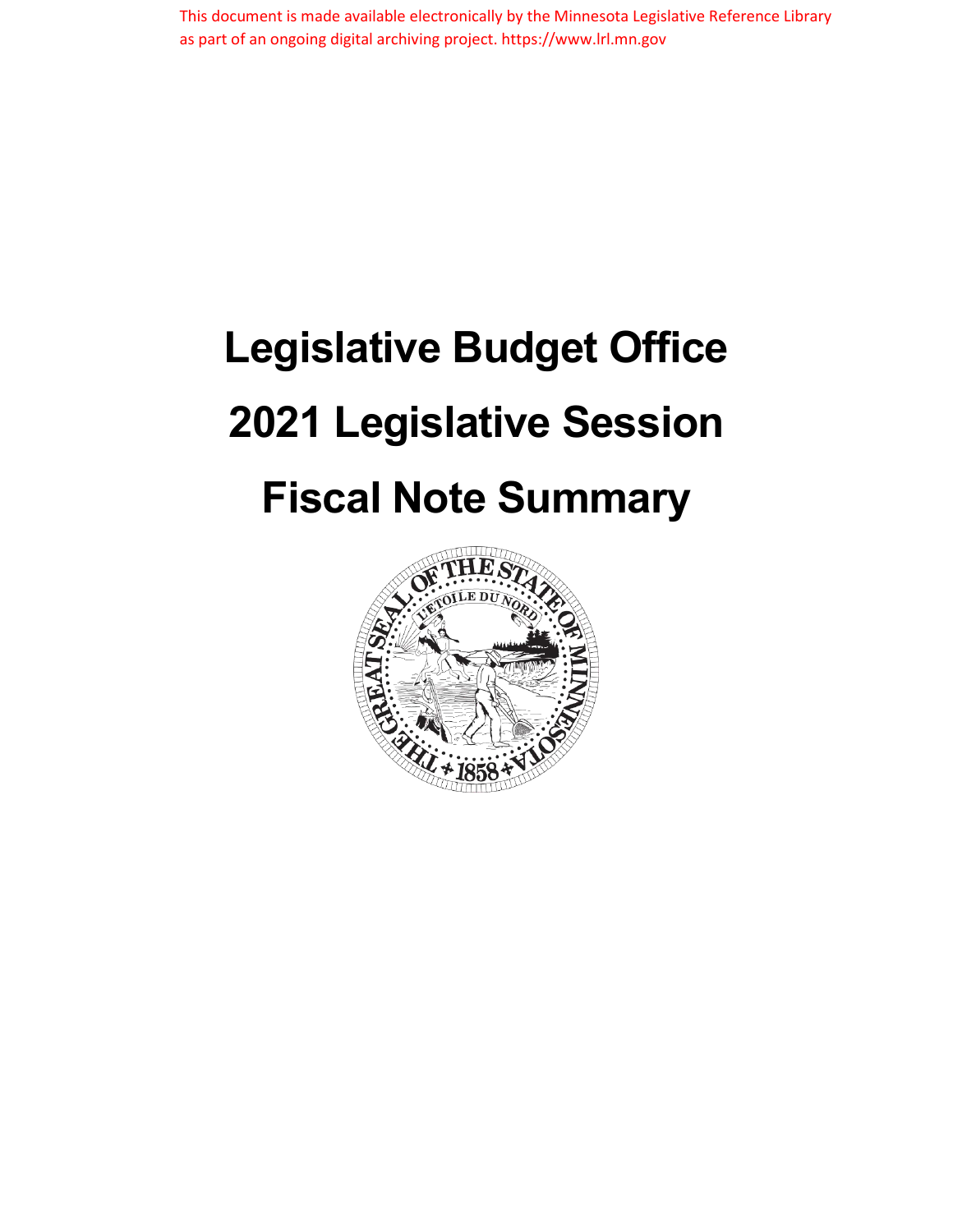## **Introduction**

The Legislative Budget Office (LBO) reviews estimates of the fiscal impact of proposed legislation to ensure reasonableness, accuracy, and objectivity. A fiscal note is limited to the impact the proposed legislation may have on the state budget. Completed fiscal notes are made available to legislators and the public. The 2021 Fiscal Note Summary provides information related to the volume and timeliness of fiscal notes during the Regular Legislative Session.

The volume of fiscal notes is captured through two metrics: the total number of fiscal notes requested by the legislature; and the number of agency assignments made by the LBO to complete fiscal note requests. The number of fiscal note requests includes each instance a fiscal note was requested on a piece of legislation. A fiscal note agency assignment includes each instance an agency or the judicial branch was asked to complete a fiscal note. A brief summary of aggregate fiscal note requests is provided, as well as a breakdown by policy area.

Timeliness of fiscal notes is quantified as a count of requests completed by their established due date.

The 2021 Regular Legislative Session convened on January  $4<sup>th</sup>$ , 2021 and adjourned on May 17<sup>th</sup>, 2021. This report contains information for fiscal note requests during the 2021 Regular Legislative Session and is current as of May  $17<sup>th</sup>$ , 2021.

For more information on the LBO and fiscal note process please visit the [LBO website](https://www.lbo.leg.mn/) [https://www.lbo.leg.mn/].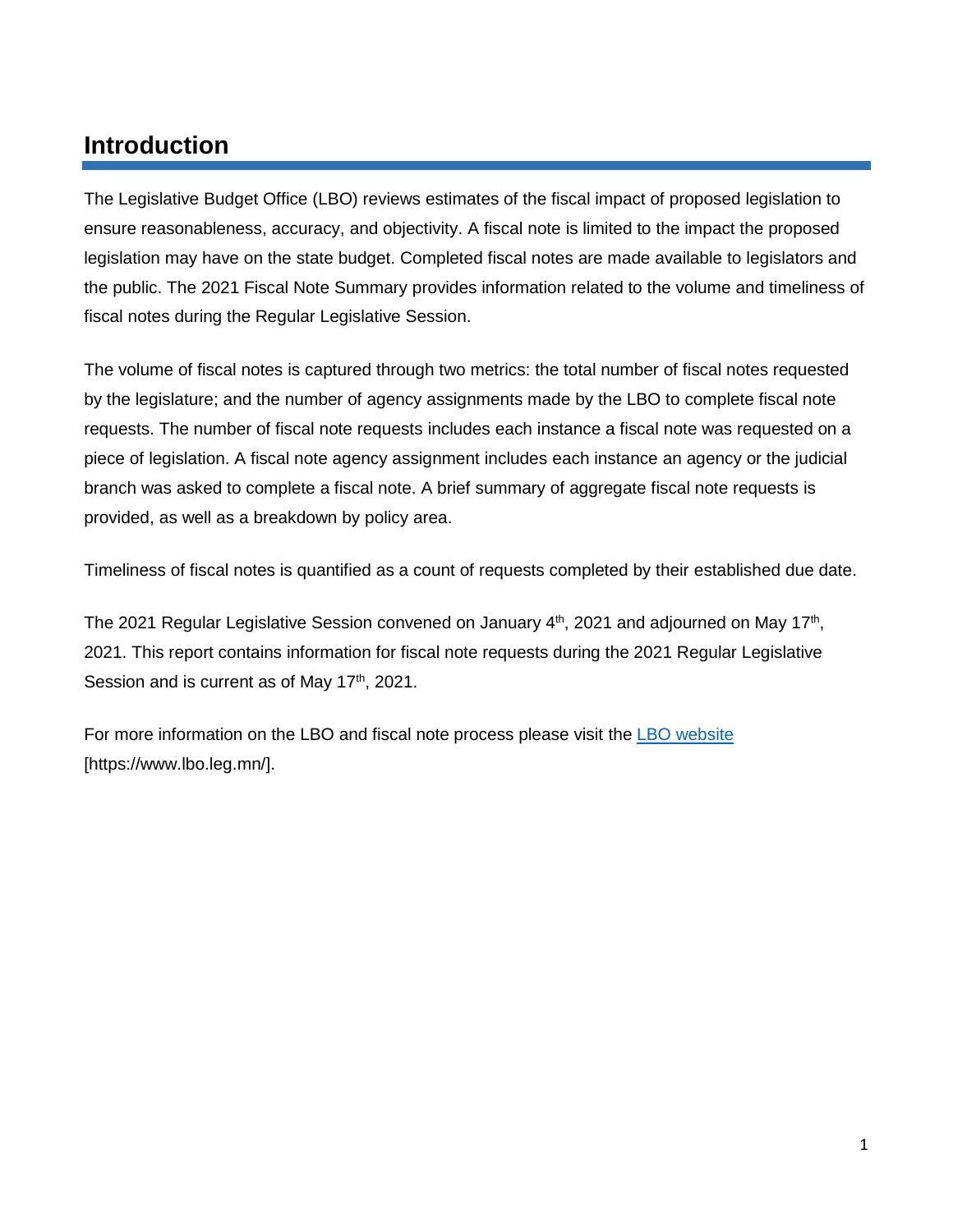## **Fiscal Note Requests and Agency Assignments**

The Minnesota Legislature sets a biennial budget in odd numbered years (e.g. 2017, 2019, 2021). Budget years tend to result in a greater quantity of fiscal note requests and agency assignments than non-budget years. The LBO received a total of 942 fiscal note requests (Table 1), resulting in 2,014 agency assignments (Table 2), during the 2021 Legislative Session. The number of fiscal note requests during the 2021 Legislative Session was slightly lower than previous budget years.

A fiscal note request falls into one of three status categories:

- **Complete:** A fiscal note that has been signed off by the LBO.
- **Incomplete**: An active fiscal note request that is not yet complete.
- **Inactive**: A fiscal note no longer needed by the legislature.

Upon the May 17 adjournment of the 2021 Regular Legislative Session, 70 percent of fiscal note requests were completed. Six percent of fiscal note requests were incomplete, and 24 percent were inactivated.

|  |  |  | Table 1. Fiscal Note Requests |
|--|--|--|-------------------------------|
|--|--|--|-------------------------------|

| <b>Fiscal Note Status</b> | 2021 |
|---------------------------|------|
| Complete                  | 664  |
| Incomplete                | 55   |
| Inactive                  | 223  |
| Total                     | 942  |

#### Table 2. Agency Assignments

| <b>Fiscal Note Status</b> | 2021  |
|---------------------------|-------|
| Complete                  | 1,304 |
| Incomplete                | 61    |
| Inactive                  | 649   |
| Total                     | 2.014 |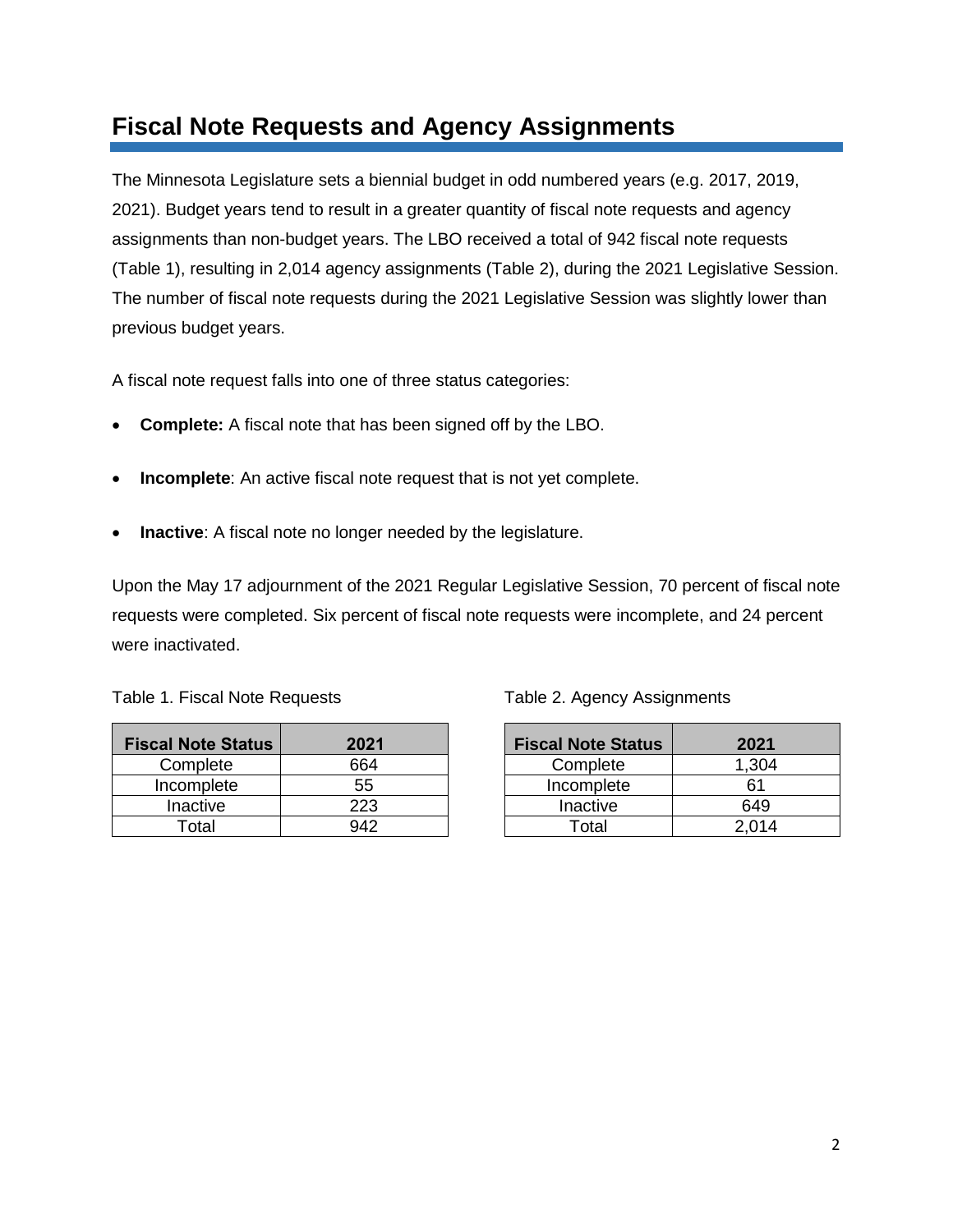#### **Fiscal Note Requests and Agency Assignments by Chamber**

During the 2021 Legislative Session, the House of Representatives (House) submitted 568 total fiscal note requests resulting in 1,332 agency assignments. The Senate submitted 374 fiscal note requests resulting in 682 agency assignments. Seventy-two percent of House fiscal note requests were completed and 69 percent of Senate requests were completed.



Figure 1. 2021 Fiscal Note Requests and Agency Assignments by Chamber

#### **Fiscal Notes Requests by Policy Area**

Fiscal note requests are categorized into policy areas for purposes of this report. A fiscal note with multiple agencies assigned is called a consolidated fiscal note. The LBO designates a lead agency on a consolidated fiscal note, and uses the lead agency to determine the policy area of a fiscal note request. Figure 2 illustrates the distribution of assignments across the most active policy areas for 2021.

Policy areas with the most fiscal note requests completed include: Health and Human Services (153); Courts, Corrections, and Public Safety (109); and State Government (82) (Table 3).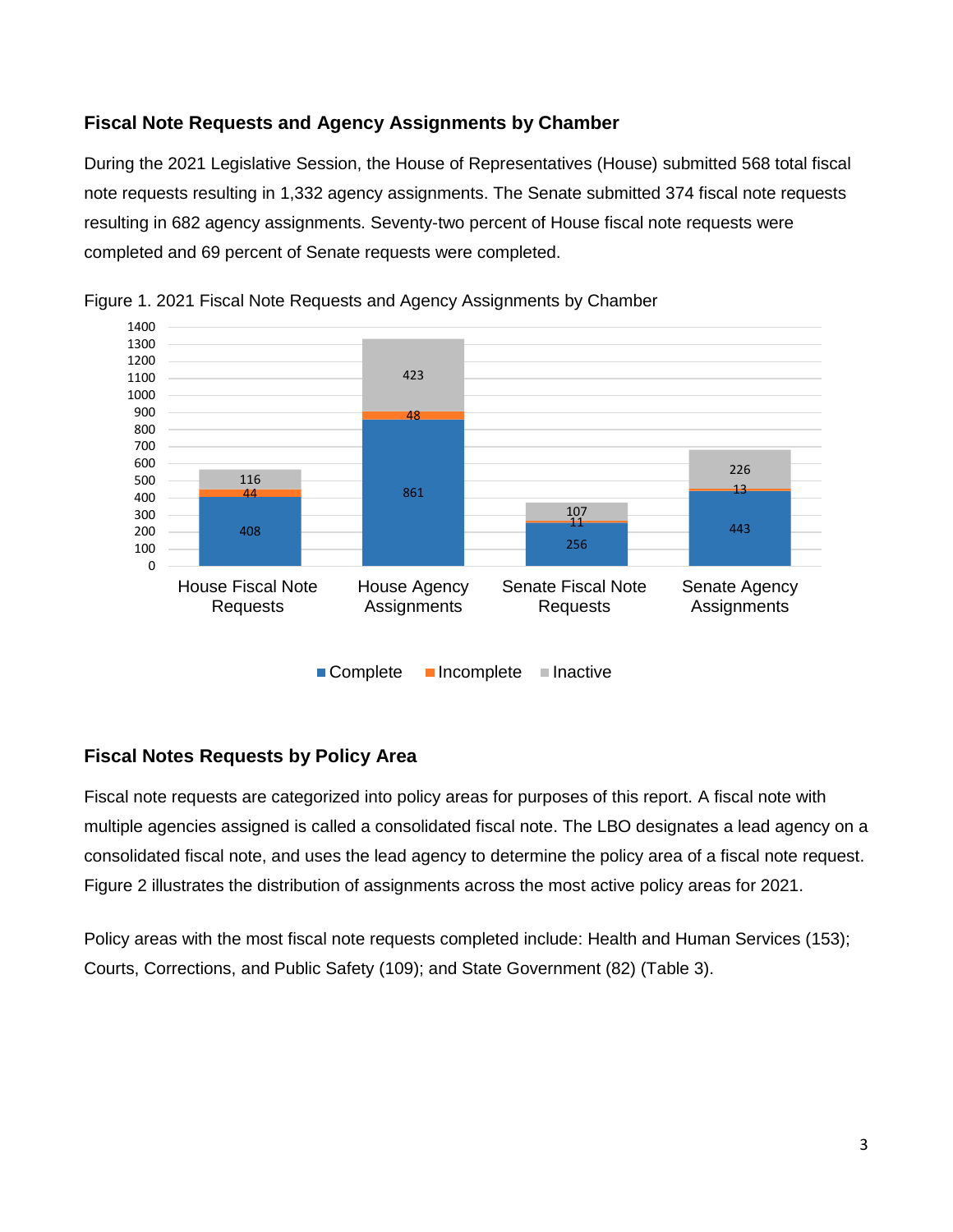

Figure 2. Fiscal Note Requests by Policy Area

■ Complete ■ Incomplete ■ Inactive

|  |  | Table 3. Fiscal Note Requests by Policy Area |  |
|--|--|----------------------------------------------|--|
|  |  |                                              |  |

| <b>Policy Area</b>                   | <b>Complete</b> | Incomplete | <b>Inactive</b> | <b>Total</b> |
|--------------------------------------|-----------------|------------|-----------------|--------------|
| <b>Health and Human Services</b>     | 153             | 27         | 94              | 274          |
| Courts, Corrections, Public Safety   | 109             | 4          | 21              | 134          |
| <b>State Government</b>              | 82              | 6          | 36              | 124          |
| <b>Economic Development</b>          | 70              | 10         | 25              | 105          |
| Transportation                       | 71              |            | 21              | 93           |
| Education                            | 49              |            | 14              | 70           |
| Environment                          | 58              | 0          | 4               | 62           |
| Agriculture                          | 46              | 0          | 2               | 48           |
| <b>Taxes and Pensions</b>            | 19              | 0          | 5               | 24           |
| Housing                              | 5               | ი          |                 | 6            |
| <b>Veterans and Military Affairs</b> | 2               |            |                 |              |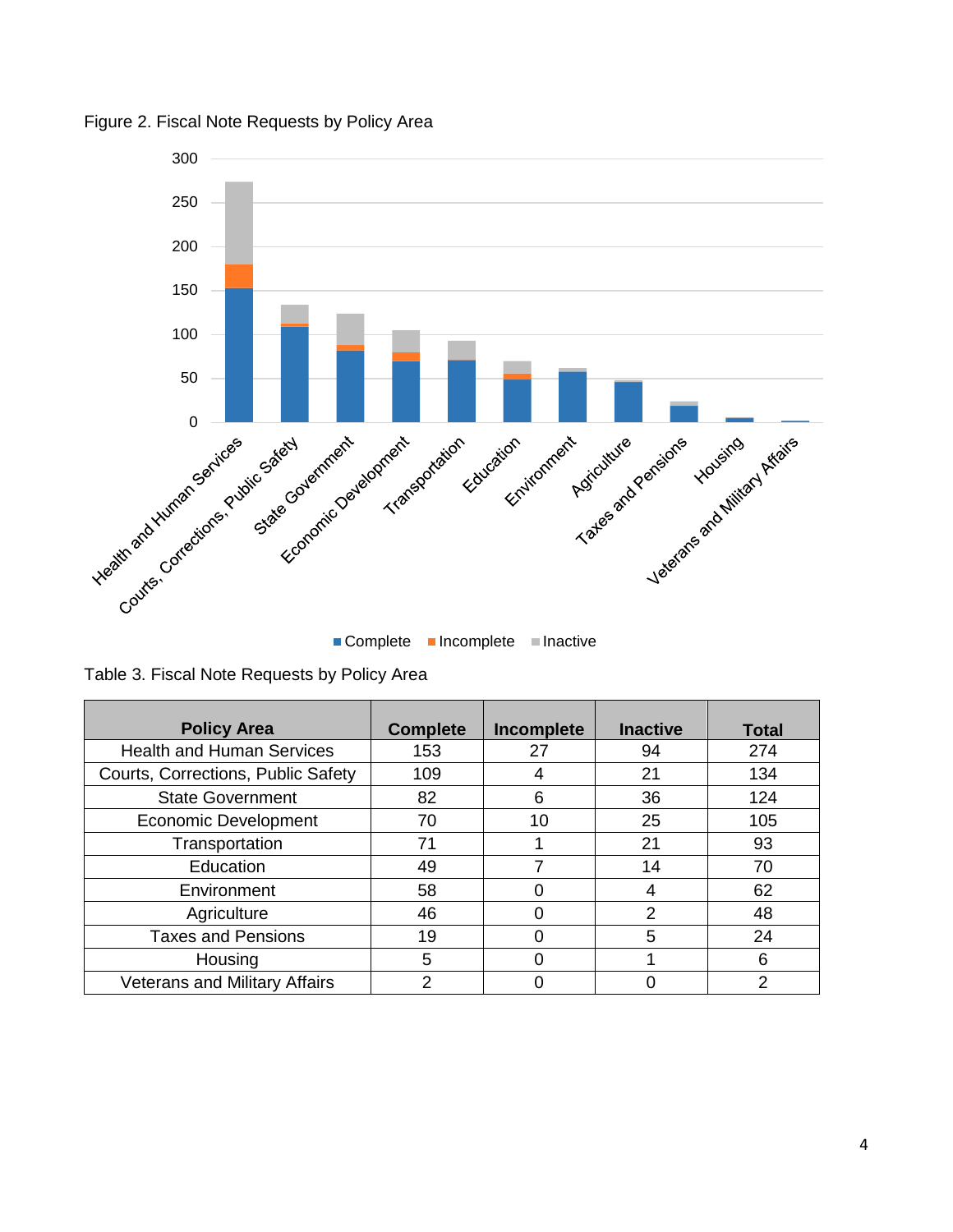## **Timeliness of Completed Fiscal Notes**

Forty-seven percent of fiscal note requests were completed on time during the 2021 Legislative Session. A fiscal note is considered on time if it has received LBO review, approval; and has a status designation of "complete" on or before the due date. Eighteen percent of fiscal note requests were completed between one to three days after an assigned due date. Table 4 provides percentages of completed fiscal note requests according to categories of timeliness during the 2021 Legislative Session.

The measurements of timeliness are reported using calendar days. Calendar days account for activity that occurs outside normal business days. The Fiscal Note Tracking System (FNTS) assigns a default due date of eight business days, which typically totals to 10-12 calendar days when weekends are taken into account.

Many factors that influence whether a fiscal note is completed on time are not captured by these metrics. These factors include: complexity of bill language; days allowed to complete; coordinating assumptions between agencies; changes requested by the LBO after submission; presence of new or updated information; and changes in due dates to reprioritize request.

| <b>Calendar Days Past Due</b> | <b>2021 Fiscal Note Requests</b> |
|-------------------------------|----------------------------------|
| On time                       | 47%                              |
| 1-3                           | 18%                              |
| 4-6                           | 17%                              |
| 7-9                           | 9%                               |
| 1∩+                           | 8%                               |

Table 4. Percent of Completed Fiscal Note Requests by Days Past Due

Note: Data includes completed fiscal notes requests. Incomplete and inactivated fiscal note requests are excluded.